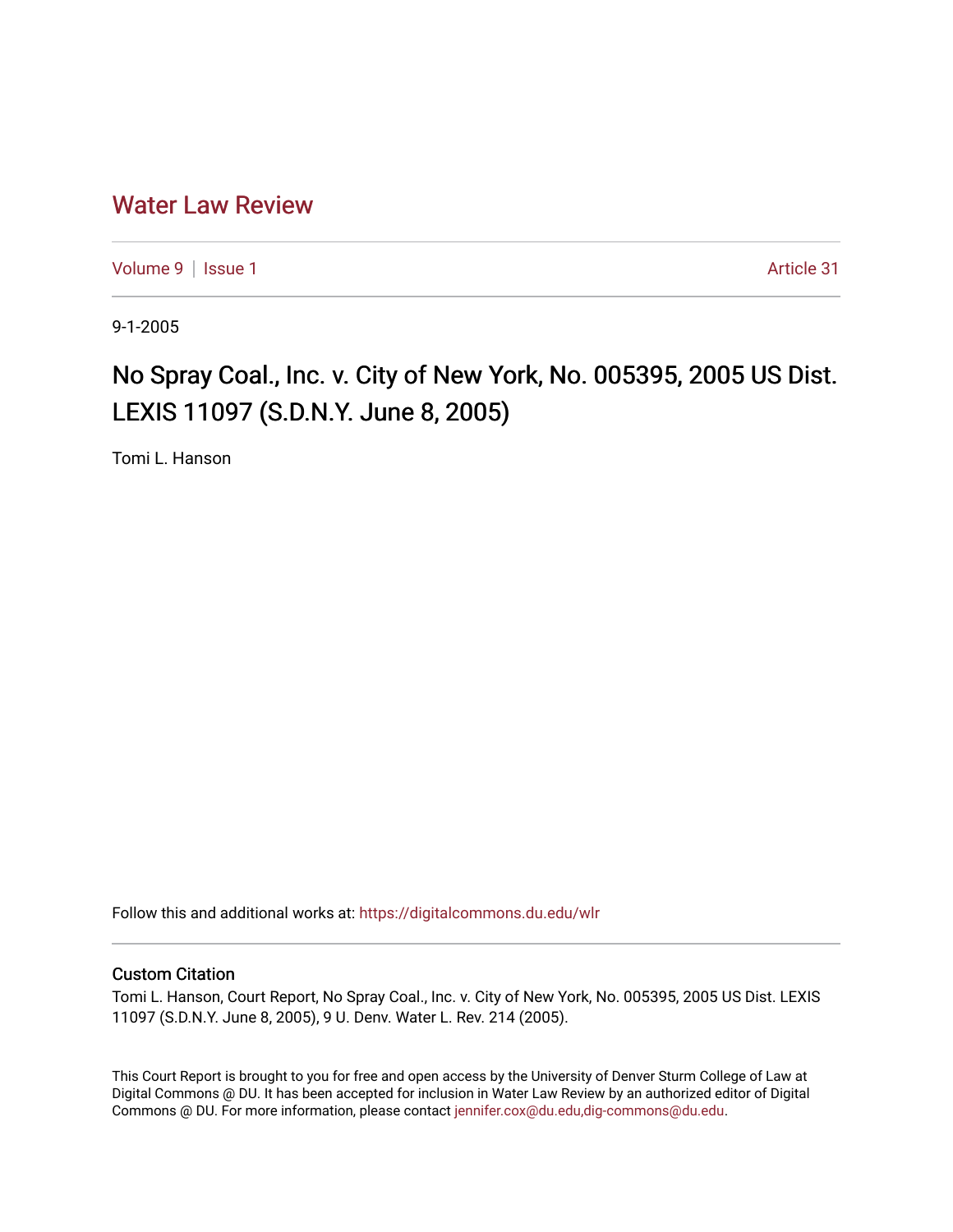and DEP that the MWRA would not be obligated to provide stormwater control for any other CSO control projects.

The United States argued that it was inappropriate for the MWRA to condition the incorporation of construction milestones for the North Dorchester Bay and Reserved Channel projects into Schedule Six upon reaching an agreement with the EPA and DEP. However, the United States maintained that it did not consider the MWRA's assumption of responsibility for stormwater control in North Dorchester Bay to be precedent for other CSO projects that remained to be completed. The EPA provided the MWRA with a letter stating the MWRA would not be liable for stormwater control on other project components.

The United States District Court for the District of Massachusetts found the concerns of the Board had been alleviated because no party had contested the MWRA's position that the MWRA was not liable for stormwater control in other CSO projects, and because the EPA provided the Board with written assurance that the stormwater control related only to the North Dorchester Bay and Reserved Channel projects. The Court ordered the MWRA to submit proposed milestones for incorporation into Schedule Six with its next Quarterly Progress Report.

*Kevin Kennedy*

**No Spray Coal., Inc. v. City of New York, No. 005395, 2005 US Dist. LEXIS 11097 (S.D.N.Y. June 8, 2005)** (denying motions for summary judgment because issues of material fact existed in determining whether the City of New York discharged a pollutant from a point source into navigable waters without a permit).

No Spray Coalition, Inc. ("Coalition"), a collection of non-profit organizations and individuals, filed a lawsuit in the Southern District of New York against New York City ("City") to enjoin the City from conducting its spraying program, which defends against the spread of West Nile Virus by killing mosquitoes and larvae that carry West Nile Virus. Coalition alleged that the City violated the Clean Water Act ("CWA") by discharging pollutants into the waters in and around the City without a permit. The district court denied Coalition's request for a preliminary injunction, but did not rule on the claims under the CWA. Following discovery, Coalition moved for summary judgment, and the City cross-moved for summary judgment. The district court granted the City's motion for summary judgment, holding that the CWA did not allow Coalition to bring a citizen suit. The Second Circuit vacated the judgment and remanded the case, ruling that the CWA authorizes citizens to file lawsuits to enforce its requirements. Both parties sought to renew their summary judgment motions. The district court denied